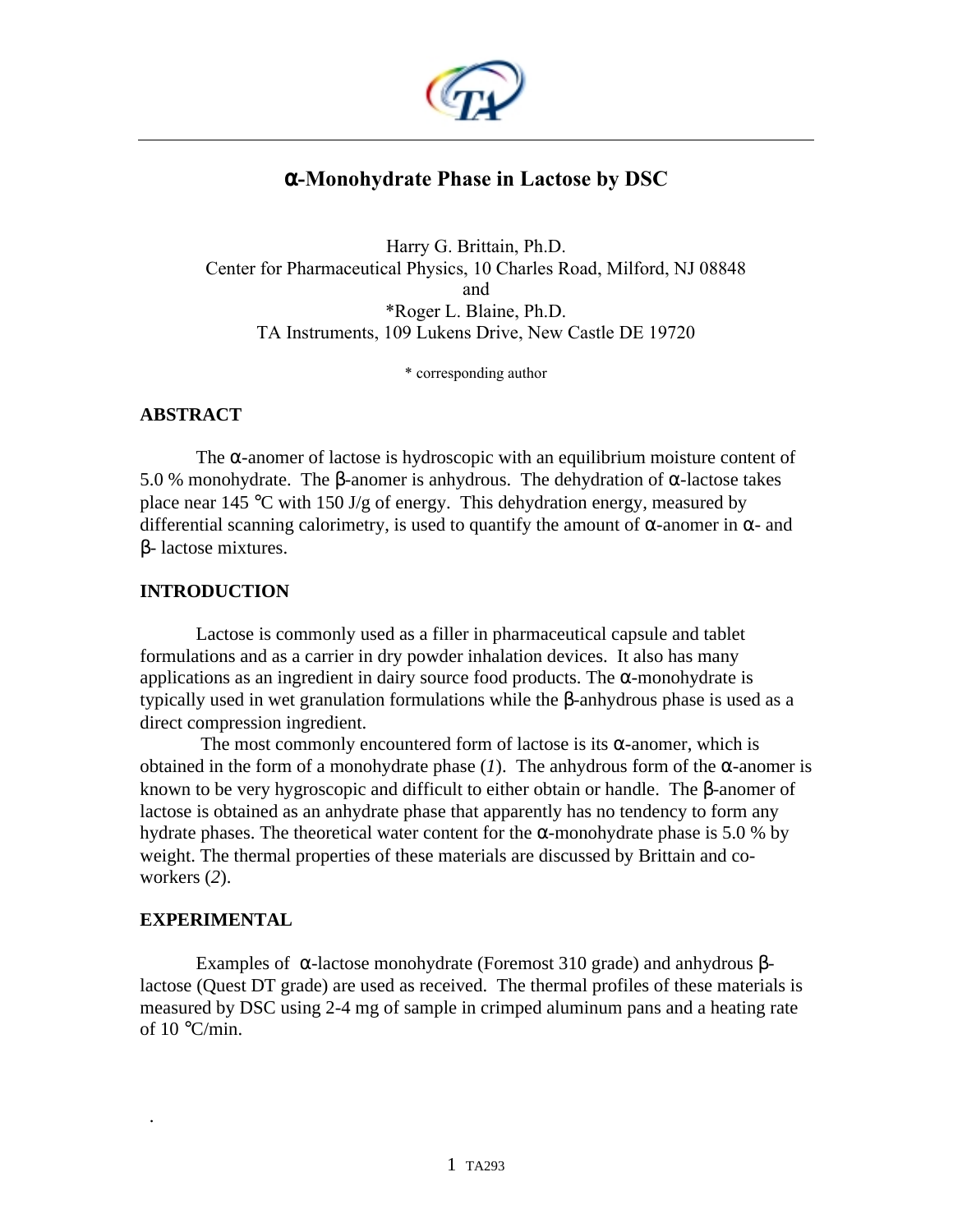

Figure 1 – Thermal Curve for α-Lactose Monohydrate

### **RESULTS AND DISCUSSION**

The resultant DSC thermal curve for  $\alpha$ -lactose monohydrate and is shown in Figures 1. The thermal curve is characterized by a strong dehydration endotherm with an onset temperature of 142.2 °C, a peak maximum temperature of 144.5°C, and an enthalpy of dehydration equal to 149.7 J/g. This is followed by the lactose decomposition endotherm near 220 °C.



Figure 2 – Thermal Curve for β- Lactose

The DSC profile for β-lactose is shown in Figure 2. Theoretically, the thermal curve should only consist of the decomposition endotherm near 236°C, but the sample